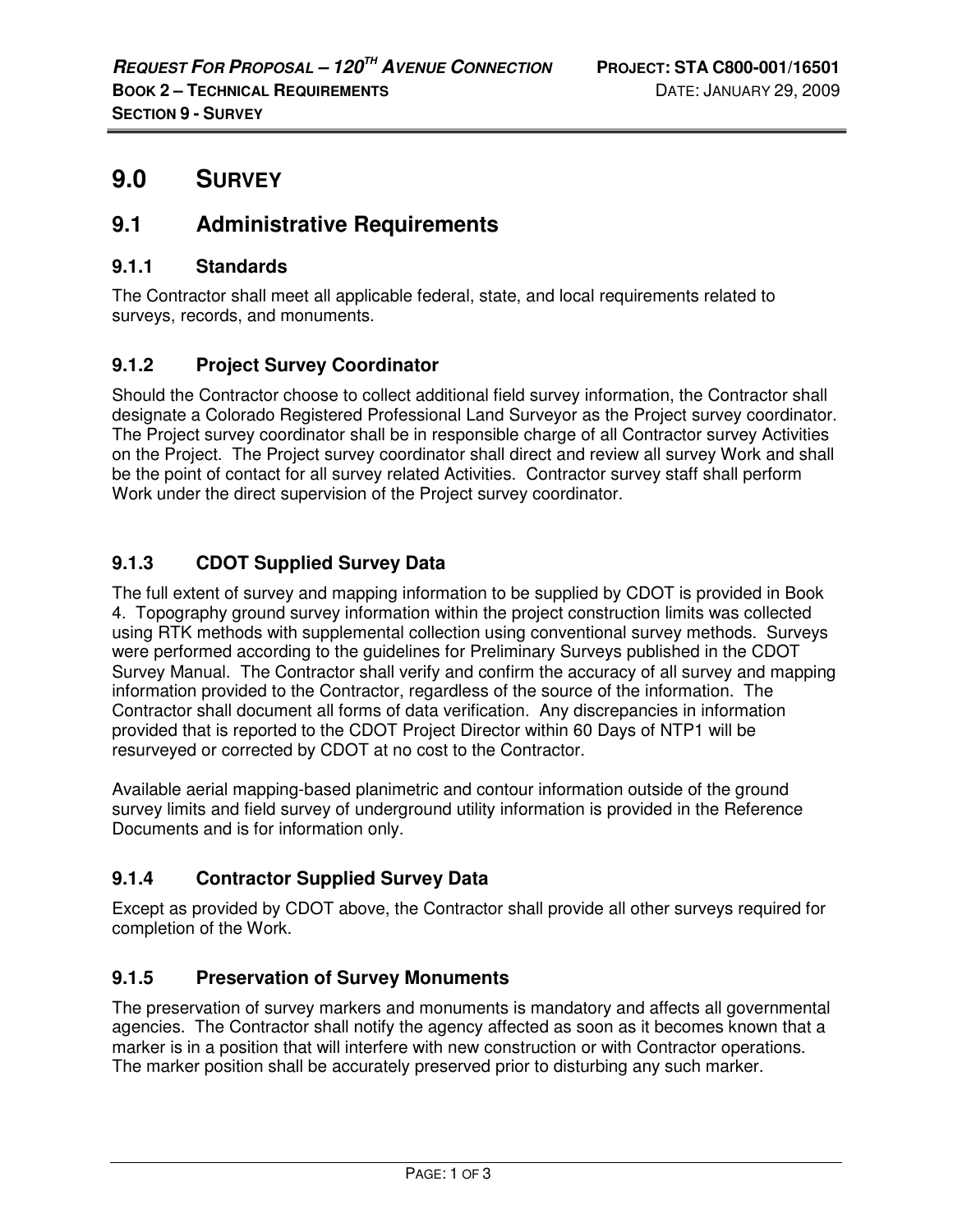### **9.1.6 CDOT Monuments**

If any survey monuments are at risk of being destroyed at any time within the Right-of-Way (ROW), the Contractor shall immediately notify the CDOT Project Director. The Contractor may assume that the agency affected will send a new marker disk, which has been properly stamped together with instructions for establishment of the new marker, or CDOT will provide a marker disk. The Contractor shall have the new marker set in accordance with the provided instructions and the requirements of the Contract. The new marker shall be set under the direct supervision, and responsible charge of the Project survey coordinator or other Colorado Registered Professional Land Surveyor, and where required by Colorado statute shall bear the registration number of the responsible Professional Land Surveyor.

### **9.1.7 Other Agency Monuments**

The Contractor shall coordinate with all other agencies with monuments on the Project to protect and restore their monuments as required to complete the Work.

### **9.1.8 Survey Records**

The Contractor shall prepare and maintain supporting documentation, including but not limited to field notes, drawings, and calculations for all survey Work on the Project. All survey records shall conform to the formats shown in the CDOT Survey Manual. Such records shall be neat, legible, accurate, and maintained by the Contractor in a neat and orderly manner.

The Contractor's Project survey coordinator shall be required to sign and seal all survey documentation in accordance with state law. All such documentation shall be transmitted to the CDOT Project Director at the completion of the Work.

## **9.2 Design Requirements**

#### **9.2.1 Design Control Surveys**

The Contractor shall plan, schedule, and perform all surveys and monumentation necessary to maintain and supplement the Project control network for the design of the Project.

The Contractor shall submit to the CDOT Project Director a revised Project control diagram showing all modifications to the Project control network.

### **9.2.2 Design Surveys**

The Contractor shall arrange for all supplemental survey information and utility locations necessary to complete the design. Design surveys shall provide sufficient detail to verify actual field locations of existing drainage improvements as well as for the final design of drainage and utility improvements. Surveying shall be performed in accordance with the CDOT Survey Manual. Traffic control and permits necessary to complete the survey shall be the responsibility of the Contractor. The Contractor shall deliver the data (in InRoads TMOSS survey format) and field notes to the CDOT Project Director for review upon completion of the survey. Errors and omissions found by the CDOT Project Director shall be corrected by the Contractor and resubmitted.